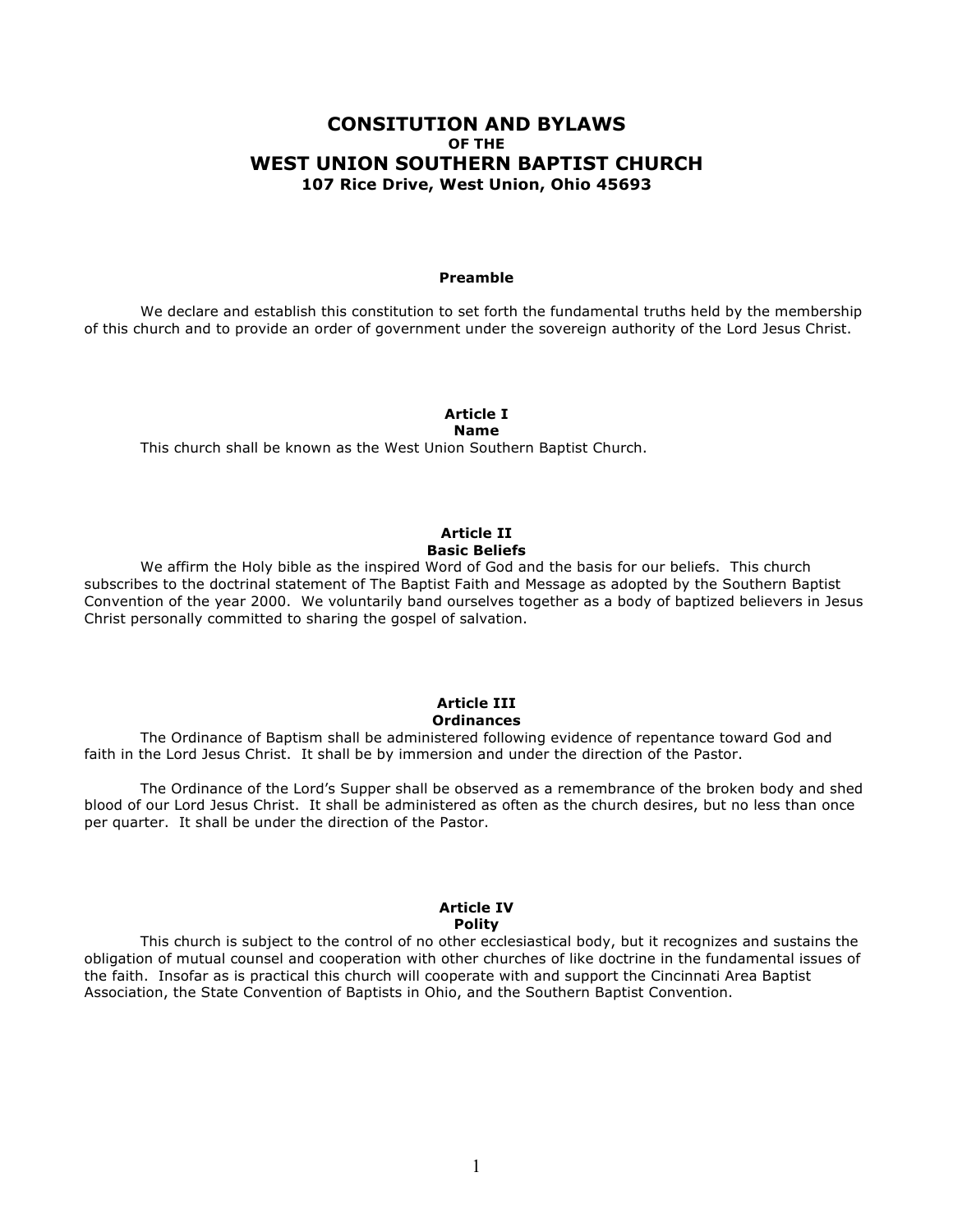## **BYLAWS Article I Church Membership**

Members shall be received in the following manner:

- 1. Profession of personal faith in the Lord Jesus Christ;
- 2. By letter from a sister church of like faith and order;
- 3. Statement of faith.

The requirements for church membership shall endeavor to follow the standards and examples set forth in the New Testament. Among these shall be repentance toward God, faith in the Lord Jesus Christ, the obedience of baptism, devotion to and practice of the fundamental doctrine of the Word of God, regular assembly and fellowship, a desire to live with a fear of God as evidenced in holy living, and an attitude of service and generous, joyful giving.

Any person may offer himself or herself as a candidate for membership in the church. All such candidates shall be referred to the Pastor and Deacons for instruction concerning the doctrine of the church and the basic standards for membership. If deemed necessary the candidates may be asked to participate in a membership training program. During such time of training and orientation the candidate for church membership shall be considered under the watch-care of the church yet without having leadership responsibilities or voting privileges. All church members under the age of sixteen will be considered under the watch care of the church. At the age of sixteen, they will be granted voting privileges. Upon the recommendation of the Pastor and Deacons, these candidates shall be presented to the church for full membership with its accompanying responsibilities and privileges.

Prolonged neglect of church membership requirements as listed in the Church Covenant shall render a person inactive and forfeit voting privileges.

Membership shall be terminated in the following ways:

- 1. Death;
- 2. Uniting with another fellowship of believers in Christ;

3. Dismissal for scriptural disciplinary action. Disciplinary action shall be pursued after the instruction of Matthew 18:15-17 in the spirit of Galatians 6:1.

## **Article II Church Officers**

## **Pastor**

The Pastor shall be a man called of God and whose life is in full compliance of the qualifications set forth in I Timothy 3 and Titus 1.

The Pastor shall be chosen and called by the church whenever a vacancy occurs. The election shall take place at a meeting called for that purpose at which at least one week's public notice has been given. Election shall be by ballot with an affirmative vote of three-fourths of those present being necessary for the calling.

In the event the office of the Pastor has been vacated, a Pastor Selection Committee shall be elected by the church to seek a suitable Pastor. The committee shall bring to the church only one name at a time. The Pastor Search Committee shall be presented before the church through the joint effort of the Deacon body and the Nominating Committee. After selection of the Pastor, the search committee shall be dissolved.

The Pastor may relinquish the office of Pastor by giving at least a two-week notice to the church. In the case of moral misconduct or neglect of pastoral leadership responsibilities, the church shall instruct the Deacons to appoint a committee to counsel with the Pastor to determine appropriate Biblical steps for correction. Any punitive action deemed necessary by the Deacon body and such appointed committee would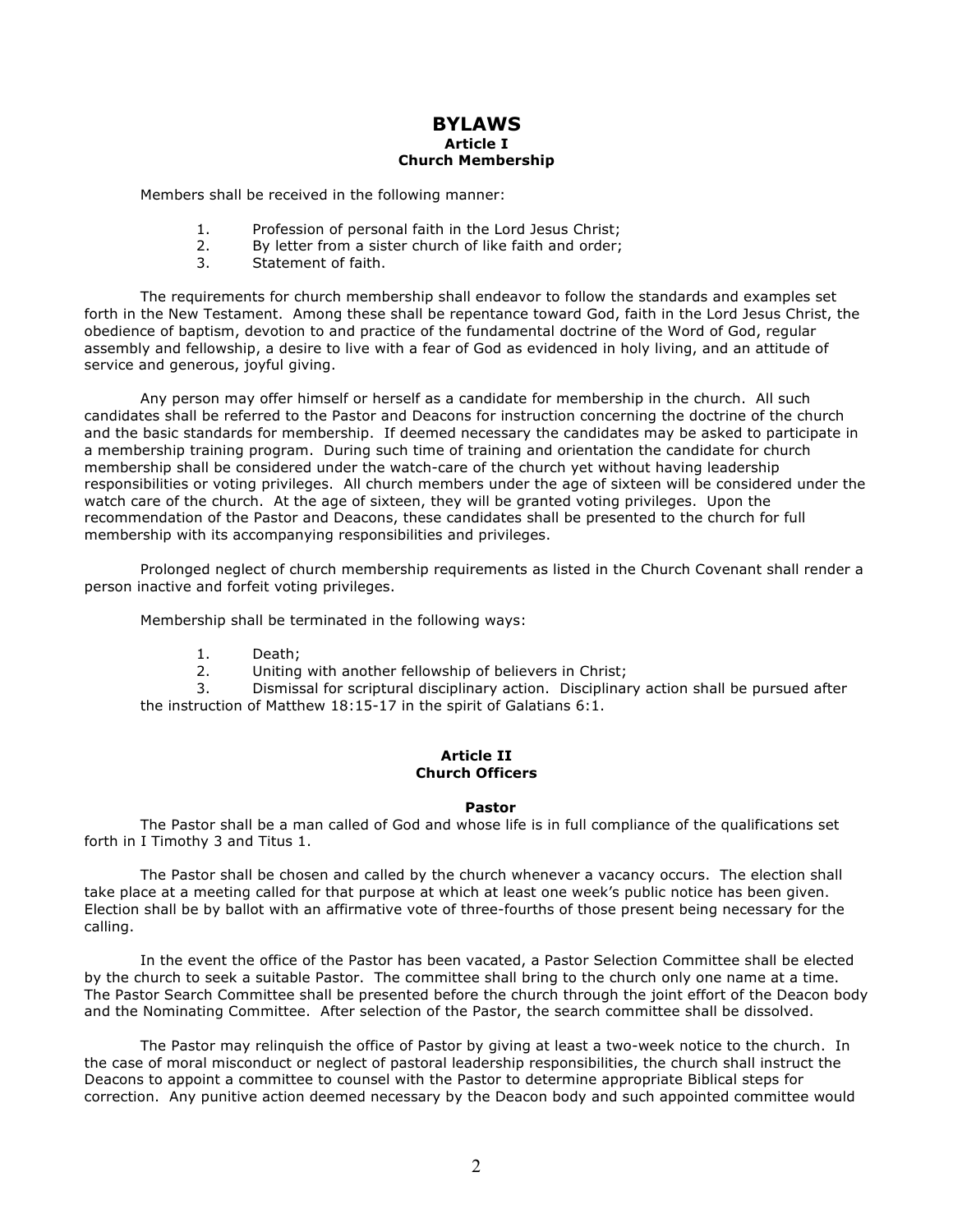be brought to the church body at a meeting called for that purpose with at least one week's public notice. The moderator for such a meeting would be appointed by the Deacon body. Any action would be voted on by ballot with an affirmative vote of two-thirds of the members present being necessary. In the event the Pastor is dismissed he shall receive up to one month's salary.

The Pastor shall have full supervision of any supportive ministry staff in giving direction in service and responsibilities. The Pastor shall be moderator of all business conferences if he so chooses. In cases where he is not moderator, he may appoint a moderator or allow the church body to elect one. The pastor shall be ex-officio member of all organizations and committees and his leadership shall be recognized in all of them.

#### **Deacons**

The Deacons shall be set aside and ordained by the church as deemed necessary to assist the Pastor and serve the church body. The individual candidate must meet the qualifications set forth in Acts 6:1-7 and I Timothy 3:8-13. A Pastor-trained Nominating Committee shall select candidates as needed. Qualified candidates shall train and serve for a trial period of at least six months before being presented for ordination. Previously ordained Deacons from other churches must be an active church member for one year before being considered for nomination for active service. Candidates for active service as a Deacon must be elected at a regular church conference time. The election must be by ballot with an affirmative vote of two-thirds of the members being present necessary. Duration of a Deacon's active duty shall be determined by the church at such time a Deacon body is established.

## **Trustees**

Trustees shall serve as legal officers for the church. They shall hold in trust the church property and shall represent the church in all legal matters as the church gives authority. They shall be nominated for election by the Nominating Committee and shall serve on a rotating basis of three years. The Trustees shall oversee all church property, equipment, and custodial work and shall bring to the church recommendations concerning repairs and improvements. It is also their responsibility to determine and acquire adequate insurance.

#### **Clerk**

The Clerk shall be responsible for keeping records of all official actions of the church. The Clerk shall also be responsible for keeping an accurate church roll and handling all transactions that are related to the receiving or terminating of church membership. The Clerk shall also be responsible for preparing the annual letter of the church to the Association. The Clerk shall be elected annually, being nominated by the Nominating Committee.

#### **Treasurer**

The duty of the Treasurer is to receive, preserve, and pay out all money or things of value that are given to the church. The Treasurer shall at all times keep an itemized account of all receipts and disbursements and render to the church at each regular business meeting an itemized report of the receipts and disbursements of the preceding month. At the church's pleasure, the Treasurer's record shall be audited annually by an auditing committee or public accountant. At the church's pleasure, the Treasurer shall be bonded, the church paying for the bond. The Treasurer shall be elected annually being nominated by the Nominating Committee.

#### **Article III Organizations**

The church shall provide programs to assist in the growth and encouragement of its membership. These programs, such as Sunday School, Discipleship Training, Mission Support and Education, Music, etc., shall be developed and promoted as the church may deem necessary and profitable. All the officers of these organizations shall be nominated by the Nominating Committee. All directors of these organizations shall become members of the Church Council. All elected/appointed positions of the church are to be filled by church members who are in good standing/close fellowship with the church. Non-members may assist elected/appointed leaders with the approval of the pastor.